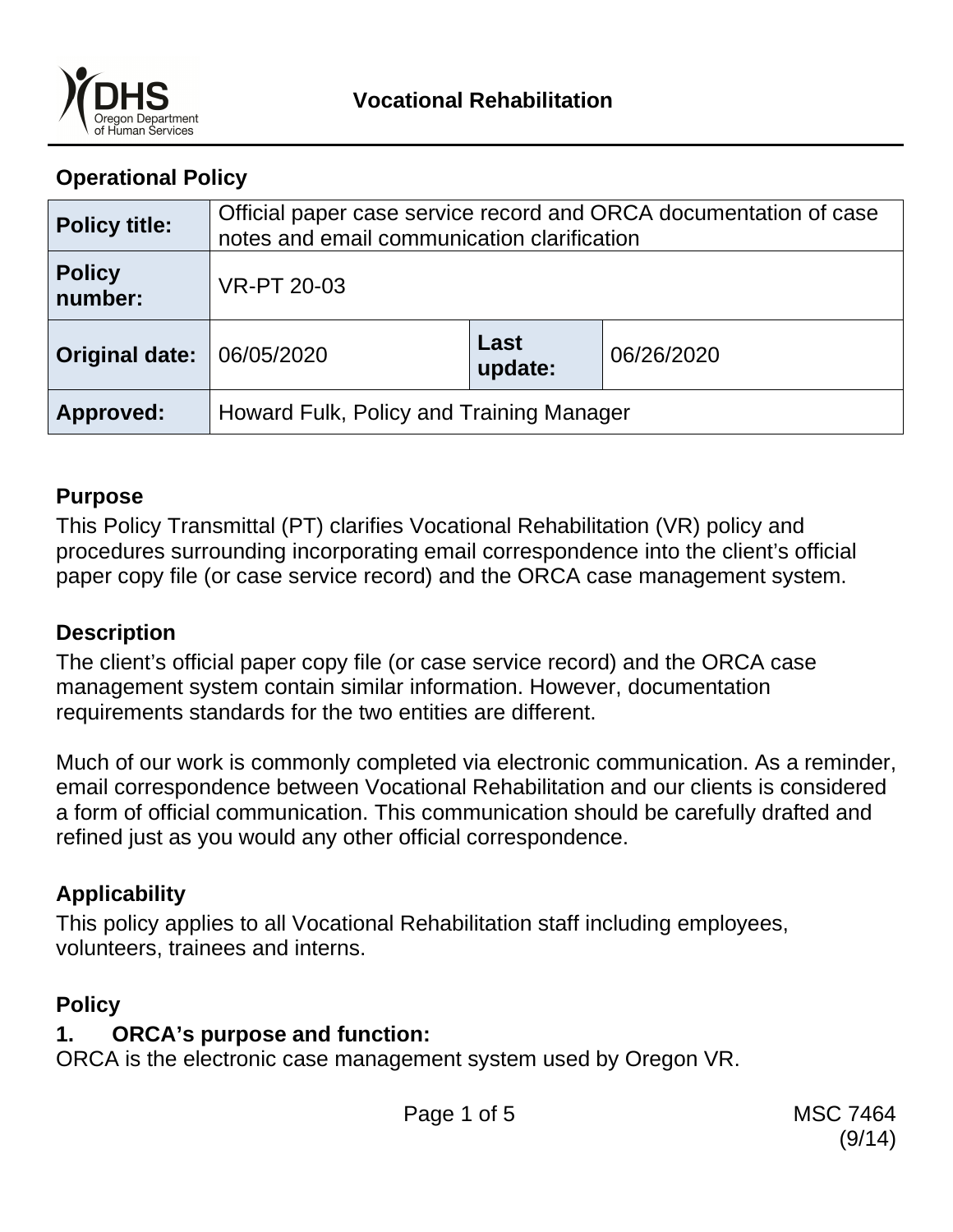The primary functions of ORCA are to:

- Serve as an electronic case management system that collects data,
- Automate data collection to be used for program management, and,
- To meet federal reporting requirements under the Workforce Investment & Opportunity Act (WIOA) and by the Rehabilitation Services Agency (RSA).

The Rehabilitation Services Administration states, "An electronic case management system is merely a data entry process that is susceptible to data entry errors" (RSA-PD-19-03).

- ORCA does not satisfy the requirements necessary to be a permanent record keeping system.
	- o Data entered into ORCA may be altered, edited or amended by the user and thus does not qualify as an official record.

## **2. The Paper file is Always the Official Record of Services**

### **The paper copy of the client's file is the VR official record of services** (RSA-PD-19-03).

Hard copy or printed documentation is used to verify that data in ORCA is accurate, complete and supported.

- Copying and pasting an email message into the client's ORCA file does not relieve the counselor of the requirement to print and save the correspondence in the paper file.
- Email correspondence related to a client's case must be printed in their entirety to include the date and the names of recipients.
	- o Printed emails may not be altered or edited and must include a complete record of the discussion to include email conversation "chains".
	- o Attaching an email conversation as a .pdf to an ORCA a case file is not recommended.
	- o When printing the ORCA case file to archive it, attached files do not automatically print and may be missed.
- At a minimum, VRCs must assure that all programmatic decisions, actions, discussions, work in progress, and services are documented as provided in 34 CFR §361.47 Record of services.

### **Procedures**

## **ORCA: Summarize Information from Email Correspondence**

It is best practice to summarize information from an email conversation with a client in an electronic case note in ORCA.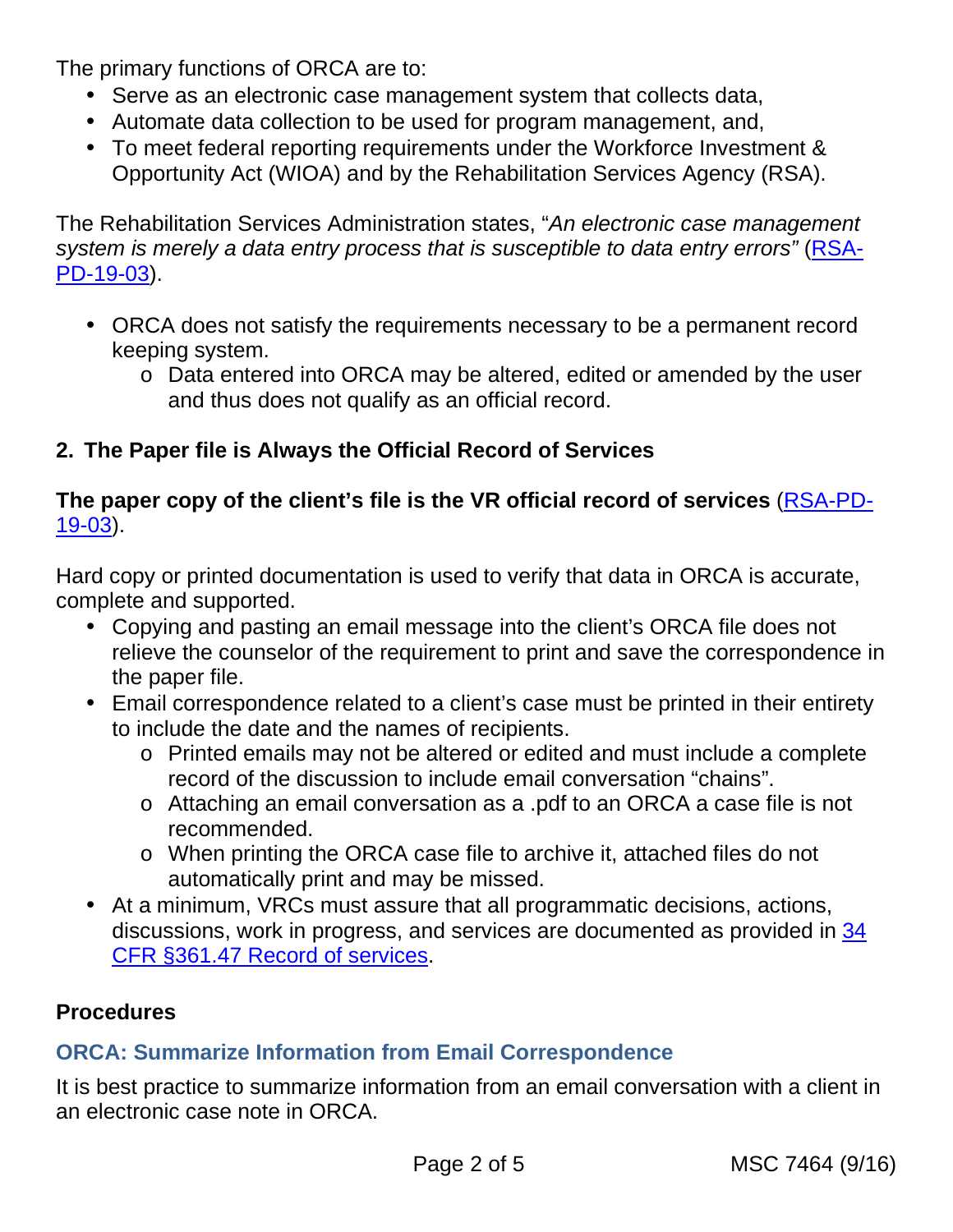- This avoids errors in altering the meaning of an email when copying or cutting and pasting an email message.
- Cutting and pasting a portion of a conversation may remove the context of the discussion or alter its intent.

The case note about the email must contain:

- The sender's information
- Date and time of correspondence
- Everyone who was sent the message
- A concise summary of the conversation

Dated and time-stamped email correspondence in its entirety should rarely be transferred directly into an ORCA case note unless:

- After carefully reviewing the entire conversation you ensure that it addresses a specific situation, topic or decision, and,
- You believe the best way to capture the discussion or decision is to directly transcribe the exchange. Some reasons that might be appropriate are:
	- o The message may deal with a complex issue with many pertinent details to be discussed and negotiated.
	- o The complex issue is best explained through the inclusion of the entire message.
	- o The message demonstrates a decision (34 CFR §361.47 Record of services (11))
	- o The email conversation was contentious and needs to be included as a reference.

## **Similarities between ORCA and the official paper copy files:**

- Any information provided in a case note should be considered a legal and potentially public document.
	- o Information that is held in these files may be reviewed as part of any audit or review process.
- Additionally, case notes serve to document the ongoing interactions and service process between VR and the client. Therefore, case notes may be included in a dispute resolution procedure.

## **Privacy and Security issues**

Data privacy and security must be maintained when documenting email communication in the official paper copy and the ORCA case notes.

• Double check to assure that only information about the applicant or participate is documented in that person's official print file or the ORCA file.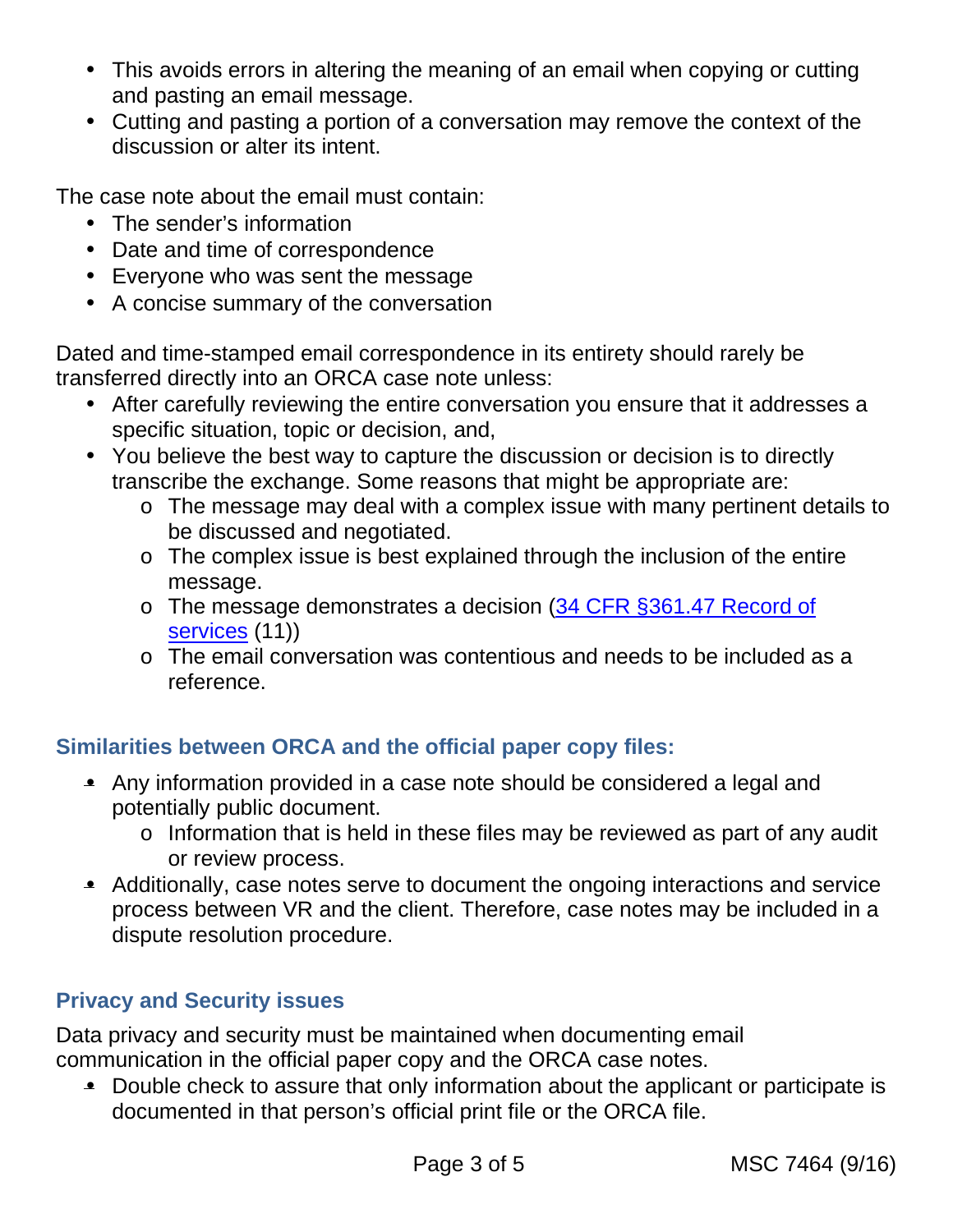• Assure that any information from email entered into the official paper copy and the ORCA case notes only concerns the applicant or participant.

## **Minimum necessary (DHS policy)**

From DHS-100-004:

- When using, disclosing or requesting personal identifying information (PII), staff must use, disclose or request only the smallest amount of information needed to accomplish the goal of the request (minimum necessary standard) and only to the extent provided in federal and state statutes and rules, and agency policies.
- The minimum necessary standard does not apply to:
	- o Disclosures made to the individual about the individual.
	- o Uses or disclosures authorized by the individual that are within the scope of the authorization.
	- o Uses or disclosures that are required by law.

### **Definitions**

**Case notes** mean a brief analysis of a case, identifying, examining, and clarifying key elements of a decision. Case notes identify details and reason for action or proposed action.

**Case Service Record** means the case service record documents the application for and provision of vocational rehabilitation and supported employment services to individuals with disabilities, including program outcomes. (Source: OAR 582 Division 1 Definitions (12))

- An individual may have multiple service records resulting from repeated involvement with the vocational rehabilitation and supported employment programs.
- This is the hard or paper copy of the record. It is the official record for service.

#### **References**

34 CFR §361.47 Record of Services

RSA-PD-19-03

OAR 582 Division 1 Definitions

DHS-100-004 Minimum Necessary Standard for Releasing Personally Identifiable Information (03/06/2017)

Policy 6.9 Use of Email/Electronic Communication